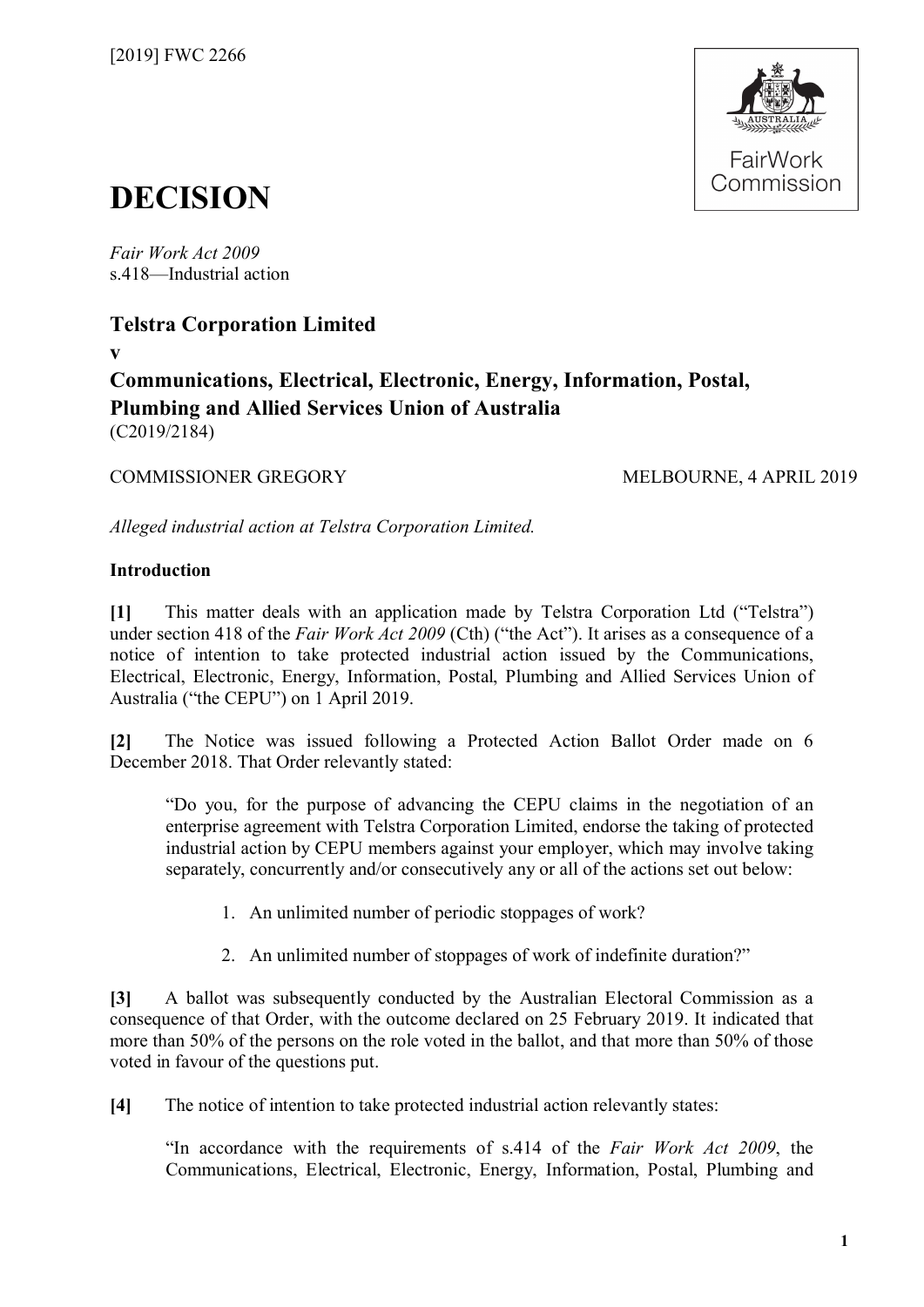Allied Services Union of Australia (CEPU) provides written notice that CEPU members who are within the scope of the proposed agreement and employed by Telstra Corporation.

- 1. A stoppage of work for the period commencing 7:30am and concluding at 8:00am on Friday 5 April 2019, for all employees in all States and Territories of Australia, in which the employees who will be covered by the proposed agreement perform work, and
- 2. A stoppage of work for the period commencing 7:30am and concluding at 8:00 am on Monday 8 April 2019, for all employees in all States and Territories of Australia, in which the employees who will be covered by the proposed agreement perform work."

**[5]** Telstra now claims, in summary, that the industrial action proposed by the CEPU in its notice cannot be protected industrial action because it is not a form of action that has been authorised by the protected action ballot, as required by section 409(2) of the Act. In its submission the forms of industrial action which were put to and approved by the relevant employees in the ballot only extend to stoppages insofar as they are "periodic stoppages of work" or "stoppages of work of indefinite duration." It continues to submit that the action as described in the notice does not fall within either of these descriptions, and the stoppages which make up the proposed action are not "periodic," as they do not occur at specified intervals, nor are they of "indefinite duration" as an end time is specified.

**[6]** The application is opposed by the CEPU who submit that the ballot did authorise the action now proposed to be taken in the notice issued on 1 April 2019.

#### **The Submissions and Evidence**

#### *Telstra Corporation Limited*

**[7]** Telstra submits that it is necessary for the Commission to find that there is a correlation between the forms of proposed industrial action voted on in the ballot and the action now proposed to be taken as a consequence of the notice. In its submission the action now proposed in the notice cannot be said to come within the definition of "an unlimited number of periodic stoppages of work" because the action is not periodic in nature. It made reference to various definitions of the word "periodic" contained in various online dictionaries. It referred in particular to the following definitions:

"Happening repeatedly over a period of time."

"Occurring or recurring at regular intervals."

"Happening regularly over a period of time."

"Recurring at intervals of time."

"Of, relating to, or resembling a period."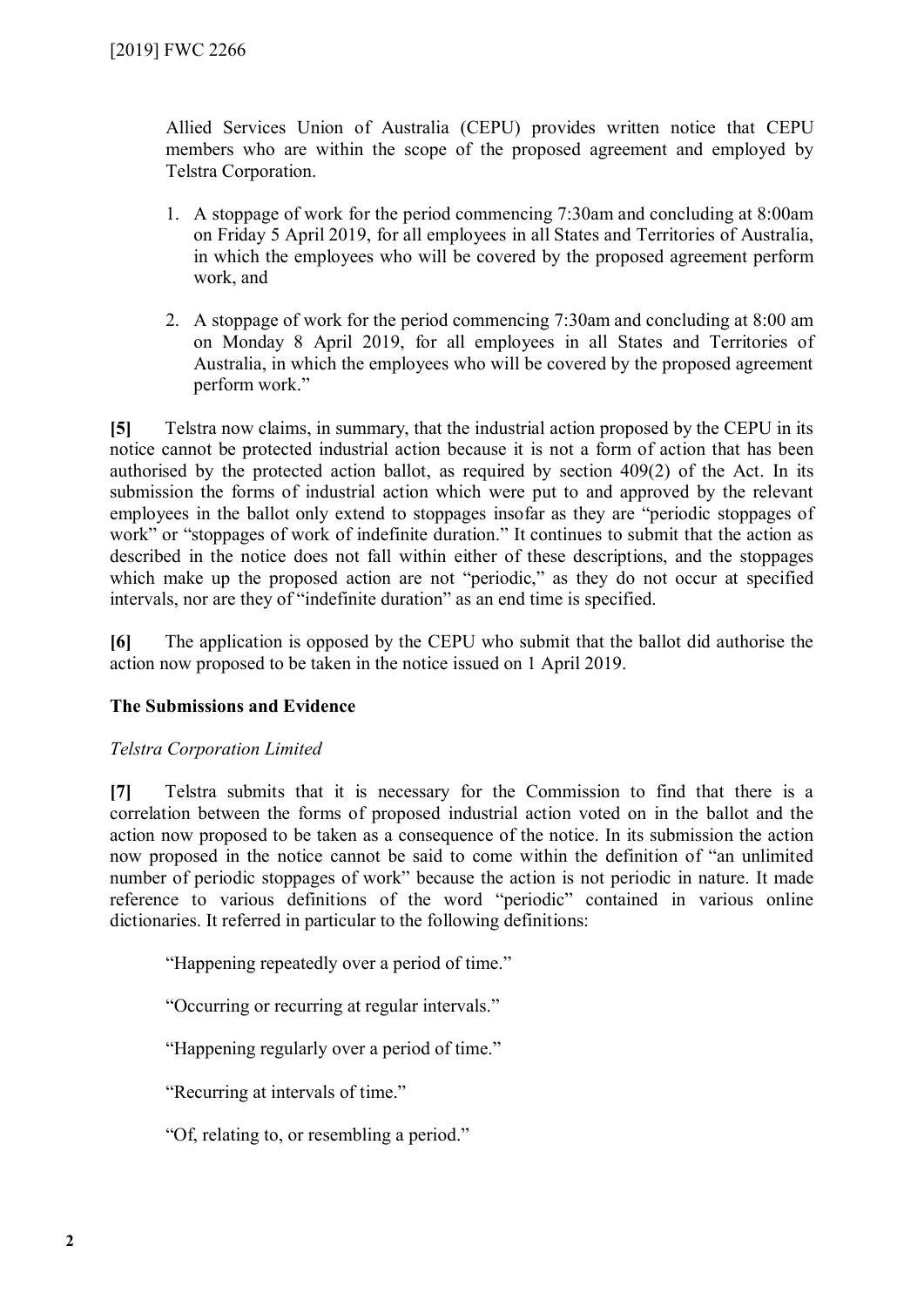**[8]** It also referred to the contra proferentem rule, being a rule of construction whereby an ambiguous clause is construed against the party who put forward the clause and now seeks to rely upon it. While acknowledging that this is a rule of construction that generally applies in contract law it also submits that it is relevant in the present case in that the CEPU was the author of the relevant words put to the employees in the ballot, and it should not now be able to rely upon those words if they are found to be ambiguous.

**[9]** It also made reference to the following extract from the Full Bench decision in *John Holland Pty Ltd v Automotive, Food, Metals, Engineering, Printing and Kindred Industries Union* [2010] FWAFB 526 at paragraph 19:

"Moving now to the construction of s.437 itself, seen in its statutory context, all that the section requires is that the questions should describe the industrial action in such a way that employees are capable of responding to them. If the questions are ambiguous or lack clarity there may be consequences for the bargaining representative and the employees if reliance is placed on the result of the ballot in taking industrial action. If the question or questions give rise to an ambiguity, the conclusion may be reached that the industrial action specified in a notice under 414 was not authorised by the ballot and that the action is not protected for the purposes of s.409(2). It is true that ambiguity or lack of clarity in the description of the industrial action is undesirable, but these are matters more appropriate for consideration under other provisions."

**[10]** Telstra continues to submit that this is precisely the situation that arises in the present matter, and that the Commission should now find that as a result of the ambiguity that exists the action proposed in the notice has not been authorised by the questions voted on in the ballot.

*The CEPU*

**[11]** The CEPU notes in its submissions that there is no issue about the nature of the matters endorsed in the ballot, and the question is simply about whether the ballot can be said to authorise the proposed industrial action set out in the notice.

**[12]** It noted that a previous notice of intention to take industrial action issued on 6 March 2019 proposed a stoppage of work on a single day, being 12 March 2019, and there was no issue taken in regard to that action, or any suggestion that it had not been authorised by the questions voted on in the ballot. It also referred to the definition of the word "periodic" and made particular reference to the definition contained in the Macquarie Dictionary. It referred, in particular, to the following definitions:

"Occurring or appearing at regular intervals."

"Intermittent"

**[13]** It continues to submit that these definitions make clear that "periodic" can describe either something that occurs at regular and specified periods, or something that occurs intermittently, and in the present matter the action proposed is characterised by a period, being 7.30 am and 8.00 am, on each of the relevant occasions.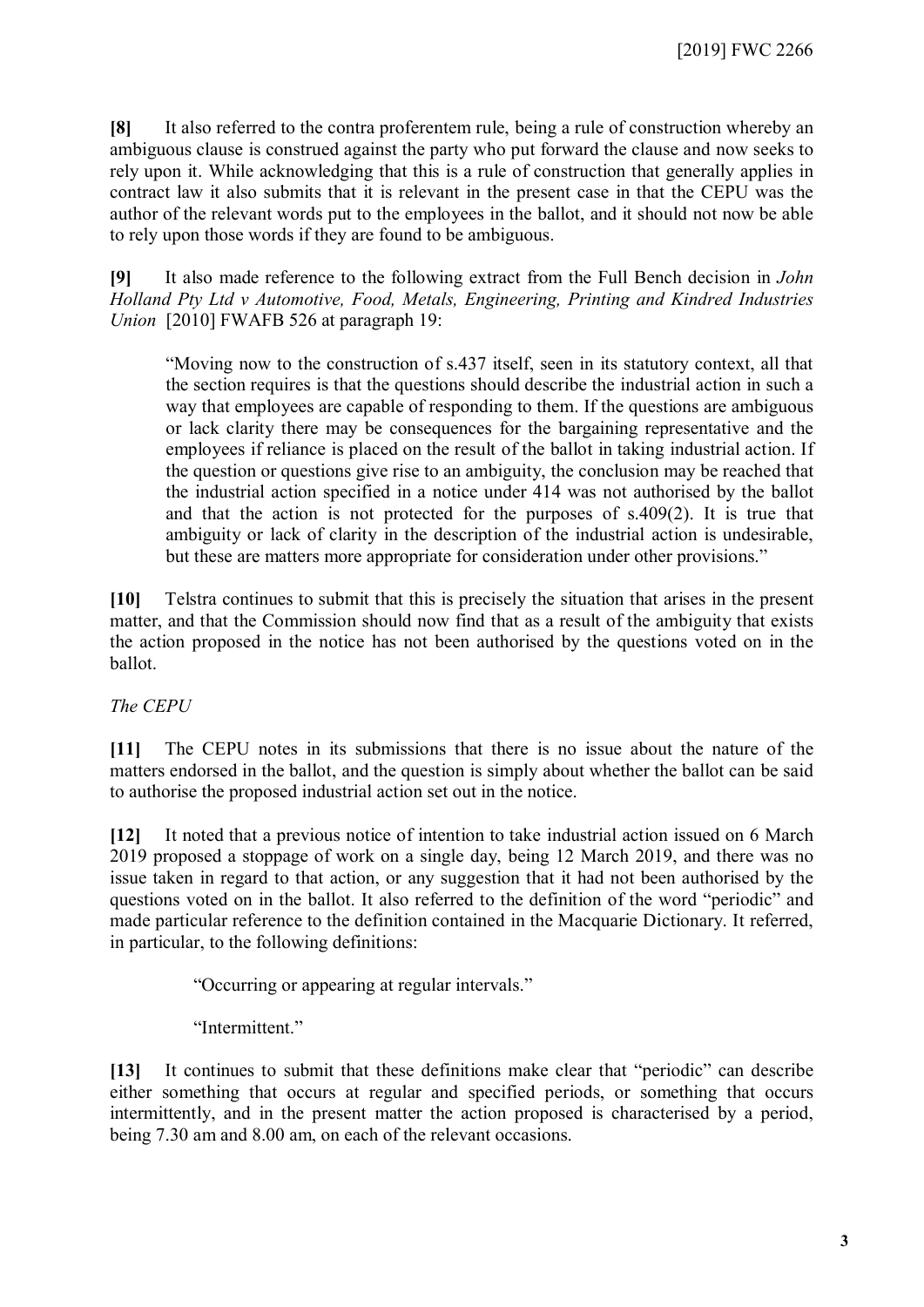**[14]** It also seeks to rely on the Full Bench decision in *John Holland,* and notes that in that matter the Full Bench was considering a series of questions to be put in a protected action ballot, including question eight which was stated in the following terms, "Indefinite or periodic bans on overtime?"

**[15]** It referred, in particular to the following extracts from the Full Bench decision at paragraphs 20 and 21:

"The appellant's criticism of the questions in the AMWU application is based on a technical and pedantic approach. The expression "separately, concurrently and/or consecutively" does not deprive the question of meaning. Those expressions apply, as far as there is scope, to the types of industrial action specified. We have already noted the terms of s.459(2) which gives separate justification for the term "consecutively." While it is possible to construct extreme examples of the number of types of industrial action which might be authorised by an affirmative answer to the questions, in practical terms the question is do no more than identify eight types of industrial action and the possible options for taking each of those types of actions.

The criticism of question eight is unfounded. It might have been clearer to split that question into two parts, one dealing with indefinite bans on overtime and one with periodic bans. But the question is not meaningless. Seen in its full context the question asks whether employees will endorse bans on overtime which are rather indefinite or periodic. An affirmative answer would indicate endorsement of both types of ban."

**[16]** The CEPU submits, in conclusion, that the word "periodic" can mean two things, being regular or intermittent, and it follows that the words of the ballot order do authorise the action that is now proposed in the notice.

#### **Consideration**

**[17]** In coming to a decision in this matter it is noted at the outset that previous Full Bench decisions have concluded that it is generally sufficient for a party to set out the intended industrial action to be taken in a notice in what has been described as "ordinary industrial English."

**[18]** It has also been noted that whether a particular notice meets the relevant requirements will depend upon the terms of the notice and the particular industrial context, and that every case is different and each notice must be looked at having regard to all of the relevant considerations.

**[19]** I have also had regard to the decision of the Full Bench in *John Holland*. Whilst it was dealing with issues arising from the questions put in a protected action ballot it cautions against a technical and pedantic approach to interpreting the words of a question. It also cautions against an approach which might render a question meaningless on the same technical or pedantic grounds. I am satisfied that it is appropriate for a similar approach to be taken when considering whether a protected action ballot has authorised a notice of intention to take protected industrial action issued subsequently.

**[20]** However, at the same time section 409(2) makes clear that the industrial action proposed in a notice must be authorised by a protected action ballot.